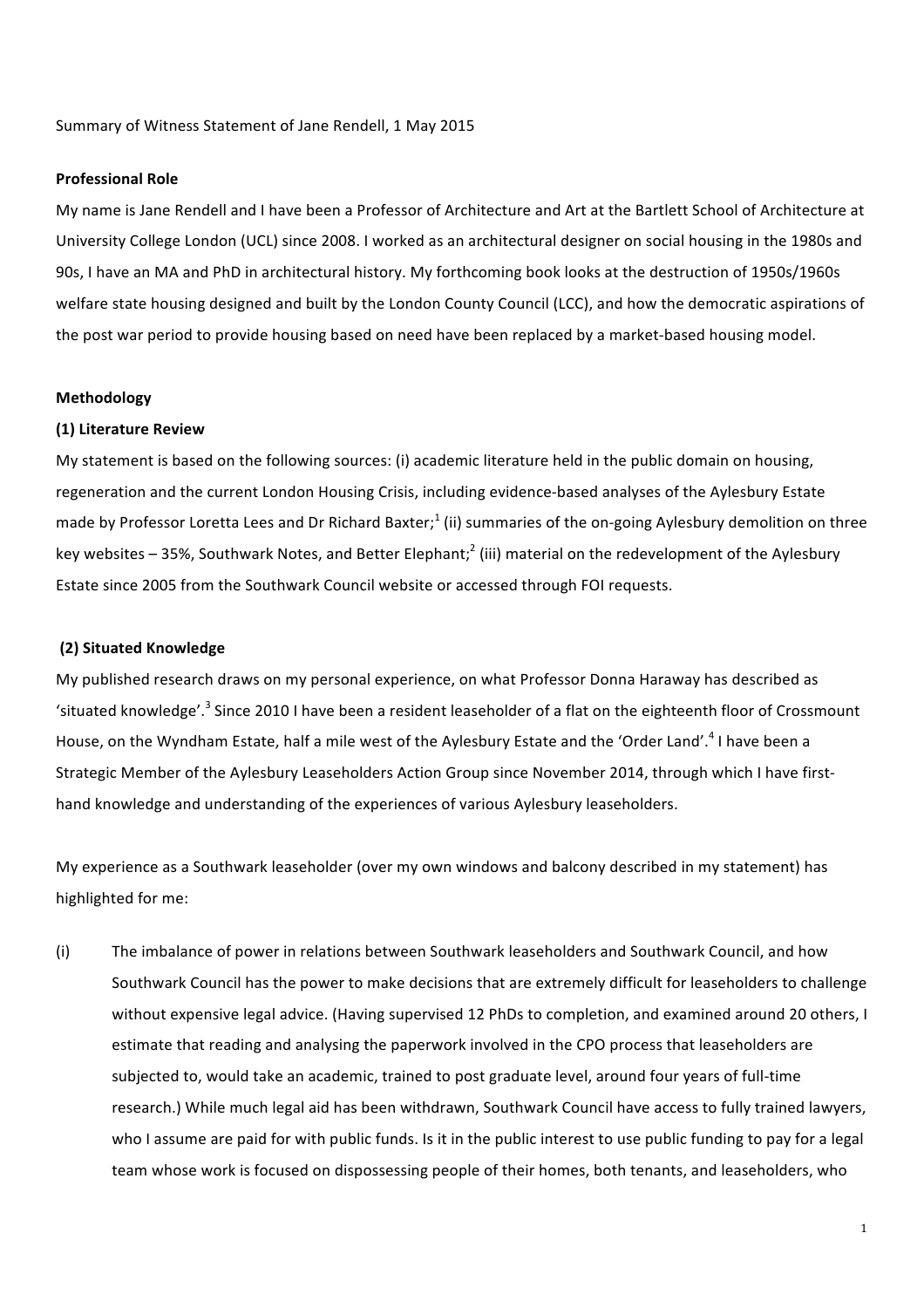bought their properties in good faith, from the very vendor who is now seeking to demolish those homes it sold?

(ii) The lack of importance with which Southwark Council holds Modern architecture, particularly how they de value the view and the communal areas, which are integral to the design of 'point' and 'slab' blocks in postwar welfare state housing.

My statement is based on research given *pro-bono*, partly to help my neighbours, and partly as my home is in a postwar 'point' and 'slab' block estate in Southwark's renewal zone. I will return to the relevance of this definition.

### The Aylesbury in the historical context of post-war Welfare State Public Housing

Crossmount House, where I live, was built in 1967, it is a point-block, one of five, designed by Colin Locus, one of the architects of the renowned LCC Alton Estate at Roehampton.<sup>5</sup> With a target population of 10,000 the Alton Estate was the largest of the L. C. C. developments, and one of the largest housing projects in Europe. Alton East pioneered 'point' blocks, based on Swedish designs, of which Crossmount House is a fine example. Alton West pioneered 'slab' blocks, based on Le Corbusier's famous *Unité d'Habitation*, built between 1947 and 1953 in Marseilles,<sup>6</sup> and situated in 8.65 acres of parkland, offering views to all its inhabitants: 'everyone looks out on trees and sky'. The Unité de *Marseilles*, was in turn inspired by the Narkomfin Communal House in Moscow, designed by Moisei Ginzburg with Ignatii Milinis in 1928–1929, a scheme which included green space, communal facilities and whose dwelling blocks were orientated to include air, sun and access to greenery, via ribbon windows and roof gardens.<sup>7</sup> Key to the Unité and the Narkomfin designs were the communal spaces, specifically the wide corridors, for people to meet and socialize, later termed 'streets in the sky' by the British post war architects, Peter and Alison Smithson, and which inspired the recently refurbished Park Hill in Sheffield.<sup>8</sup> as well as the Aylesbury.<sup>9</sup>

The Aylesbury Estate is a large modernist high-rise estate in Southwark, South London. It was part of Southwark's ambitious plan for social housing in the 1960s. The first residents moved in during 1969 and it housed up to 10,000 residents. Initially very well received, it declined in the 1980s-90s. The Aylesbury Estate had a strong community in the 1970s, which fragmented in the 1980s with immigration and increasing urban marginality. Nevertheless networks of ties exist that are important to some long-term residents. These were comparatively strong in 2001 when 76 percent of residents turned out to vote against a proposed stock transfer and regeneration (73 percent). Partially responding to the capacity of the estate to mobilise, the state has since engaged in a process of community dismantling and reshaping. A strategic and symbolic display of power, following the 2001 vote Southwark demolished the community centre, which is where the vote took place. For many residents this was a focus of community and site of memories.<sup>10</sup>

The Aylesbury Estate is a place infused with meaning, memory and community attachments. For example, in the early years laundry rooms on first floor walkways were sites where residents got to know neighbours (Baxter, forthcoming). The community and youth centres were also places where residents became involved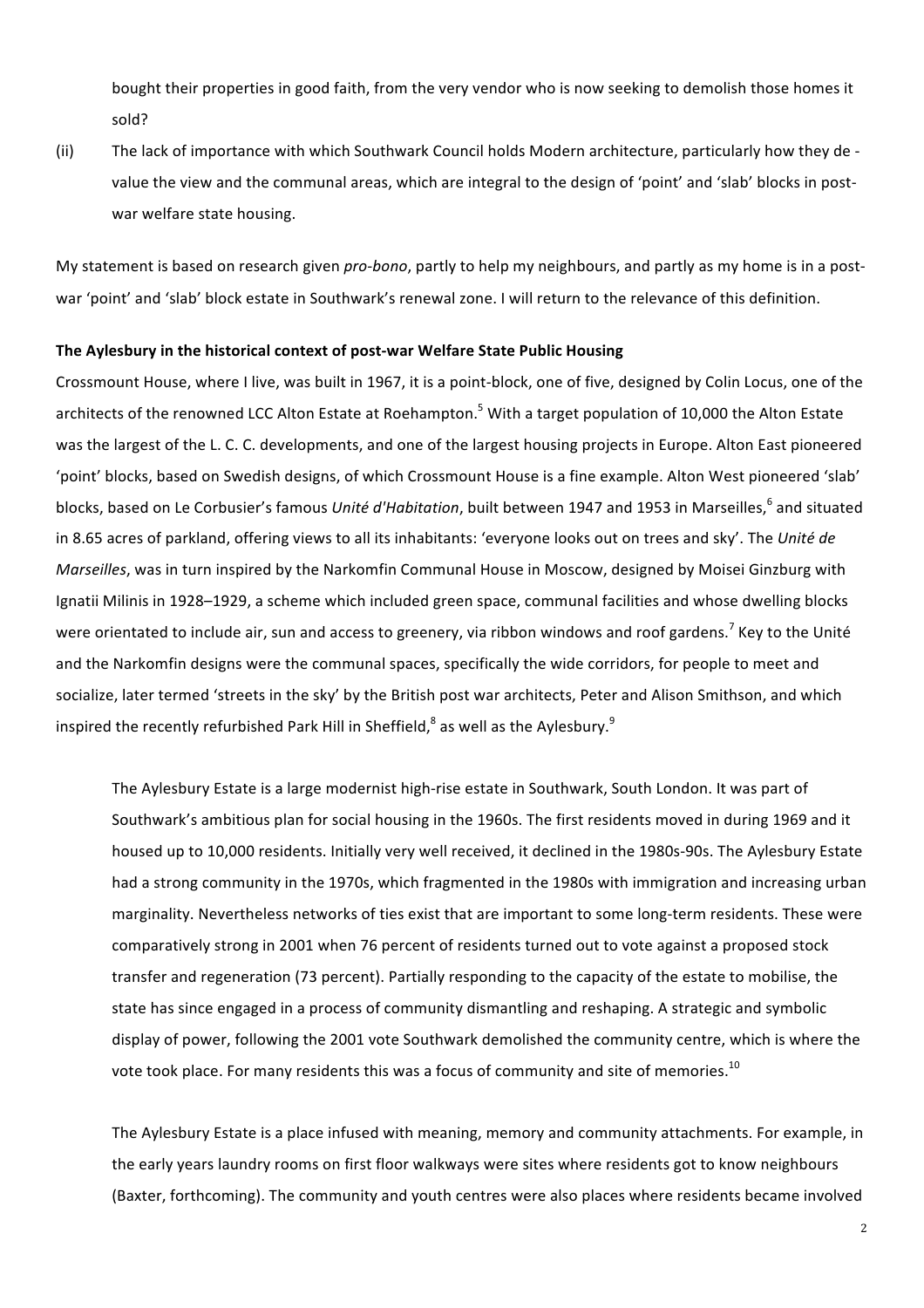in activities, such as art, dance and bingo, and made friendships. .... However, talking to residents, it becomes clear that some spaces on the estate are *more* than place. Homes, they are intense places of enhanced significance, feelings and relationships. The domestic interior of flats, where residents spend most of their time, are implicated within family and personal possessions.<sup>11</sup>

### The Aylesbury in the current context of 'Estate Renewal'

Much of Southwark's housing strategy for council estate 'renewal' is informed by research conducted by property consultants, Savills, who recommend that councils 'unearth the potential' of public land.<sup>12</sup> The post-war 'point' and 'slab' blocks that make up most estates, including the Aylesbury, are not dense enough Savills argue; they must be replaced by mansion blocks situated on re-introduced old street layouts.<sup>13</sup> Savills cite a report published by Create Streets, which claims that people do not like in living in post-war high-rise blocks.<sup>14</sup> However, such viewpoints are directly countered by qualitative research, such as conducted recently on the Aylesbury Estate by Dr Richard Baxter, who interviewed residents. Dr Baxter's oral history research counters the dominant trend to dismiss high-rise living as a failure, showing instead the importance of the high-rise view to people's sense of identity, and the pleasurable role of vertical experiences in belonging to place and in home-making.<sup>15</sup> As London property prices have been leveraged up to unsustainable levels, the motive for 'unearthing the potential' of public land, which depends on the demolition of post-war public housing estates, is to open them up for private investment, rather than 'the greater public benefit'. This is the context for the use of CPOs to acquire leaseholder properties.

#### **Overall Argument**

I question Southwark Council's use of Compulsory Purchase Orders to acquire leaseholder properties on the 'Order Land'. In my view, there is not a 'compelling case in the public interest',  $^{16}$  to 'justify interfering with the human rights of those with an interest in the land affected',<sup>17</sup> by the use of CPOs which would go against Protocol 1, Article. 1 of the European Convention of Human Rights: $^{18}$ 

(1) Every natural or legal person is entitled to the peaceful enjoyment of his possessions. No one shall be deprived of his possessions except in the public interest and subject to the conditions provided for by law and by the general principles of international law. Ò

The Government Circular 06/2004, *Compulsory Purchase and the Crichel Down Rules*, states that 'CPOs can only be taken when 'there is clear evidence that the public benefit will outweigh the private loss'.<sup>19</sup> The Statement of Case *made by the London Borough of Southwark under Rule 7 of the Compulsory Purchase Inquiries Procedure) Rules 2007* states:<sup>20</sup>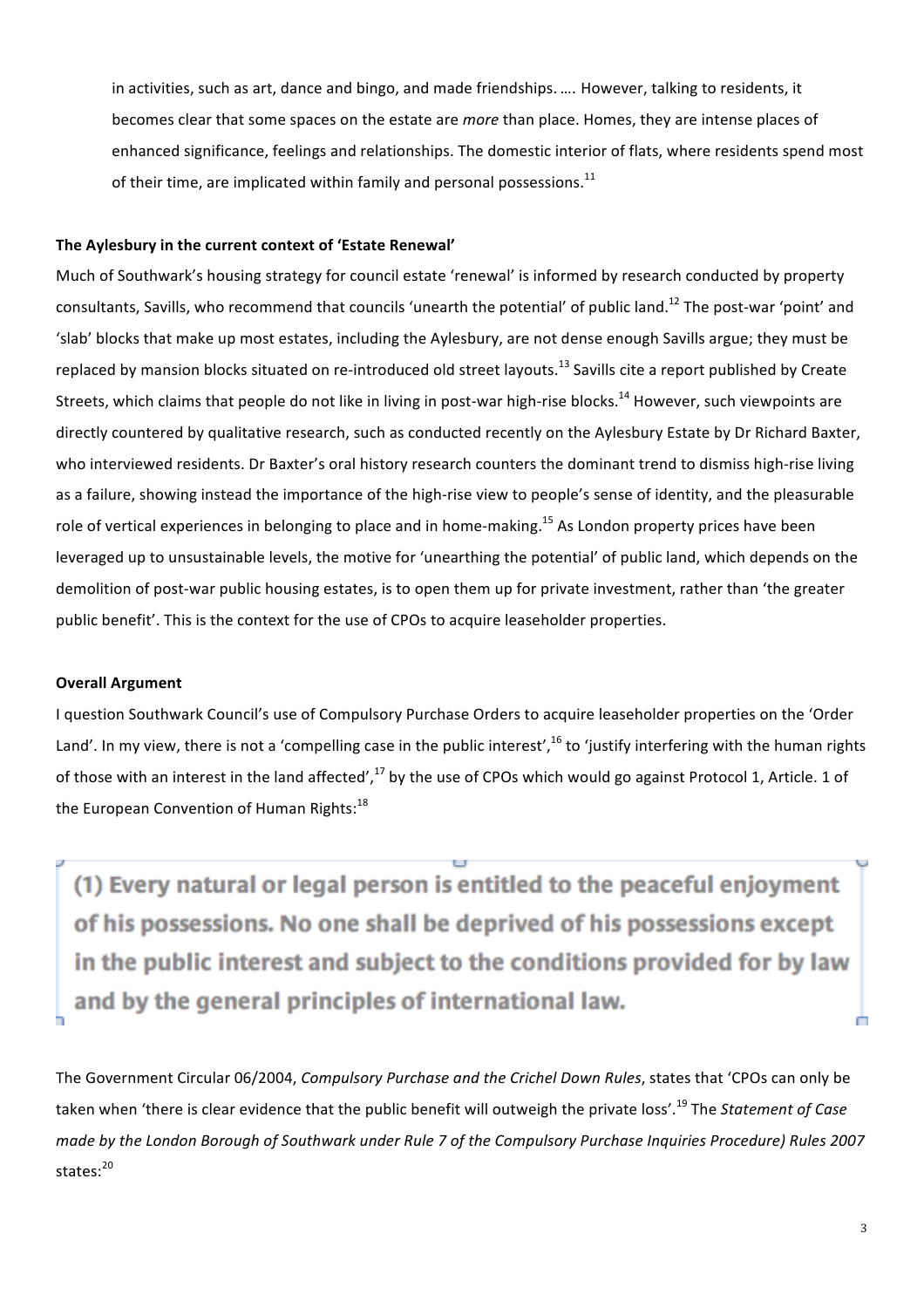- $5.2$ The Council recognises that s226 (1A) of the 1990 Act provides that a local authority must not exercise its compulsory purchase power under paragraph (a) of subsection 226(1) unless it thinks that the development, re-development or improvement is likely to contribute to the achievement of any one or more of the following objects:
	- $(a)$ The promotion or improvement of the economic well-being of their area;

Page 8

- $(b)$ The promotion or improvement of the social well-being of their area;
- (c) The promotion or improvement of the environmental well-being of their area.

In my view, the regeneration programme of the Aylesbury is not promoting/improving the wellbeing of the area. If we recognize the existing residents as part of the 'area', then raising the economic value of the area, and thus the price of buying and renting homes, does not contribute to the well-being - economic or social - of these residents. Removing people from their homes against their will certainly does not improve the social well-being of the area, while demolishing well-designed housing does not contribute to the environmental wellbeing of the area.

# The following aspects of Southwark's regeneration scheme do not promote or improve the wellbeing of the area, are not 'in the public interest', and thus do not justify the CPO of leaseholder properties on the 'Order Land':

# **(1) Choosing to demolish rather than refurbish**

The Conisbee report of March 2005 is a structural survey of the Aylesbury Estate commissioned by Southwark Council.<sup>21</sup> Based on an assessment of the buildings, the Jesperson construction technique used to construct the Aylesbury, and the Building Regulations current at the time of construction, it concludes that the only action required is minor repairs to the 5-storey blocks. [see *Statement of Case* paras 5.10-15] Estates in other London Boroughs, built using the same construction system, such as Six Acres in Islington, have been refurbished rather than demolished. However, at a meeting on the 27 September 2005 Southwark decided to demolish rather than refurbish the Aylesbury. Therefore the decision to demolish rather than refurbish was reached for reasons other than structure. I have been unable to access information of any cost benefit analysis undertaken to determine the financial basis for the decision. It also appears that a key numerical table on p. 10 of the Conisbee report is missing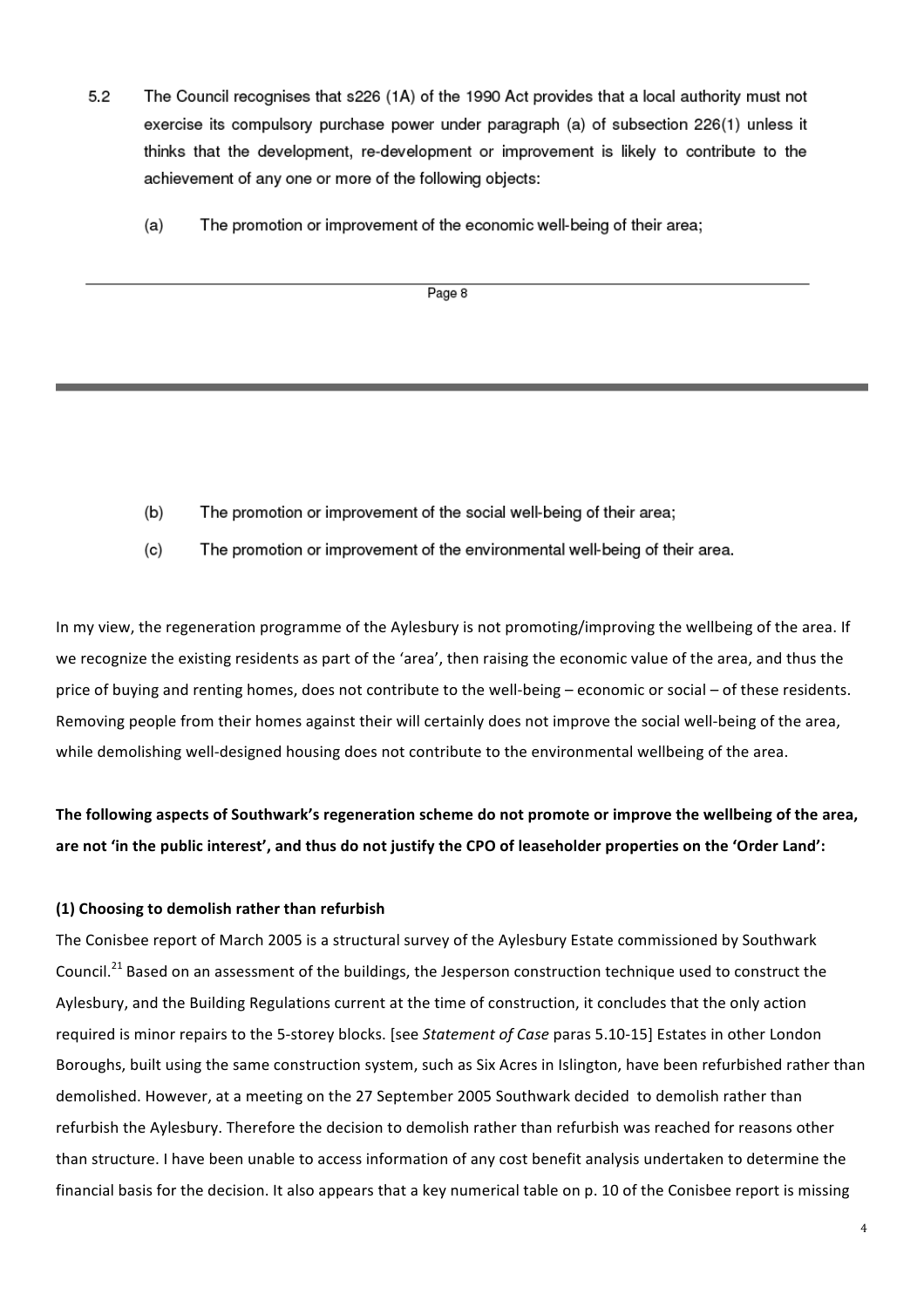from the bundles of information sent to Leaseholders by Southwark. [see Witness Statement of Beverley Robinson, point 2.]

# **(2) Reducing the number of affordable units**

There are 566 existing units in the 'Order' land, of which 511 are social rented and 55 leasehold. They will be replaced by 830 new units of which only 406 are affordable;<sup>22</sup> so there is a net loss of 160 affordable units.

Furthermore, only 255 of the affordable units are rented, and their rent has been set not as social rent but 'target rent',<sup>23</sup> defined in the Agreement between the London Borough of Southwark and Notting Hill Housing Trust: 'set by reference to the formula provided by or on behalf of the Government of England and Wales from time to time'.<sup>24</sup>

The addition of 424 units for private sale at the full market rate, against the loss of 511 social rented units is evidence not that public benefit outweighs private loss, but of the reverse: that private benefit outweighs public loss. 

The complexity of the scheme and the multiple players involved makes it extremely hard to obtain clear figures on this: specifically,

(i) the division of the demolition and redevelopment of the Aylesbury Estate into numerous phases spread over many years with numerous different planning applications,

(ii) the distribution of the promised allocation of 50% of all new units as affordable (with 25% of these being shared ownership or equity and 75% social rent) across these schemes

(iii) the changing definitions and proliferation of the terms used, from – 'social tenants' and 'leaseholders (owneroccupier)', to the current classifications -'social rent', 'target rent' 'affordable rent', intermediate rent', 'shared ownership', 'shared equity', and 'private for sale'.

### **(3) Displacing mixed communities**

The 'right to buy' has produced a mixed community of estate residents – council tenants and leaseholders. This quality of mixed tenure is one of the prime features of diversity in most public housing estates across London, certainly in the Wyndham where I live, as well as the Aylesbury Estate and the 'Order Land'. Southwark Council in its *Equalities Impact Assessment for Aylesbury Area Action Plan (January 2009)* describes a ratio of 18% leaseholders to 82% tenants. They also describe the existing residents as highly diverse in terms of ethnic composition, with 67% belonging to a minority ethnic group, and around 21% over 60 years of age:<sup>25</sup> By its own admission, the Aylesbury Estate and the 'Order Land' within it, is already a diverse community with mixed tenure, which contradicts a key reason that Southwark Council has given for redeveloping the Aylesbury Estate to create a 'vibrant community'.

Of the 575 Aylesbury households removed from the estate to date (387 tenants and 188 leaseholders),<sup>26</sup> just a third (195) have managed to remain in Walworth.<sup>27</sup> If the redevelopment continues along these lines, as with the Heygate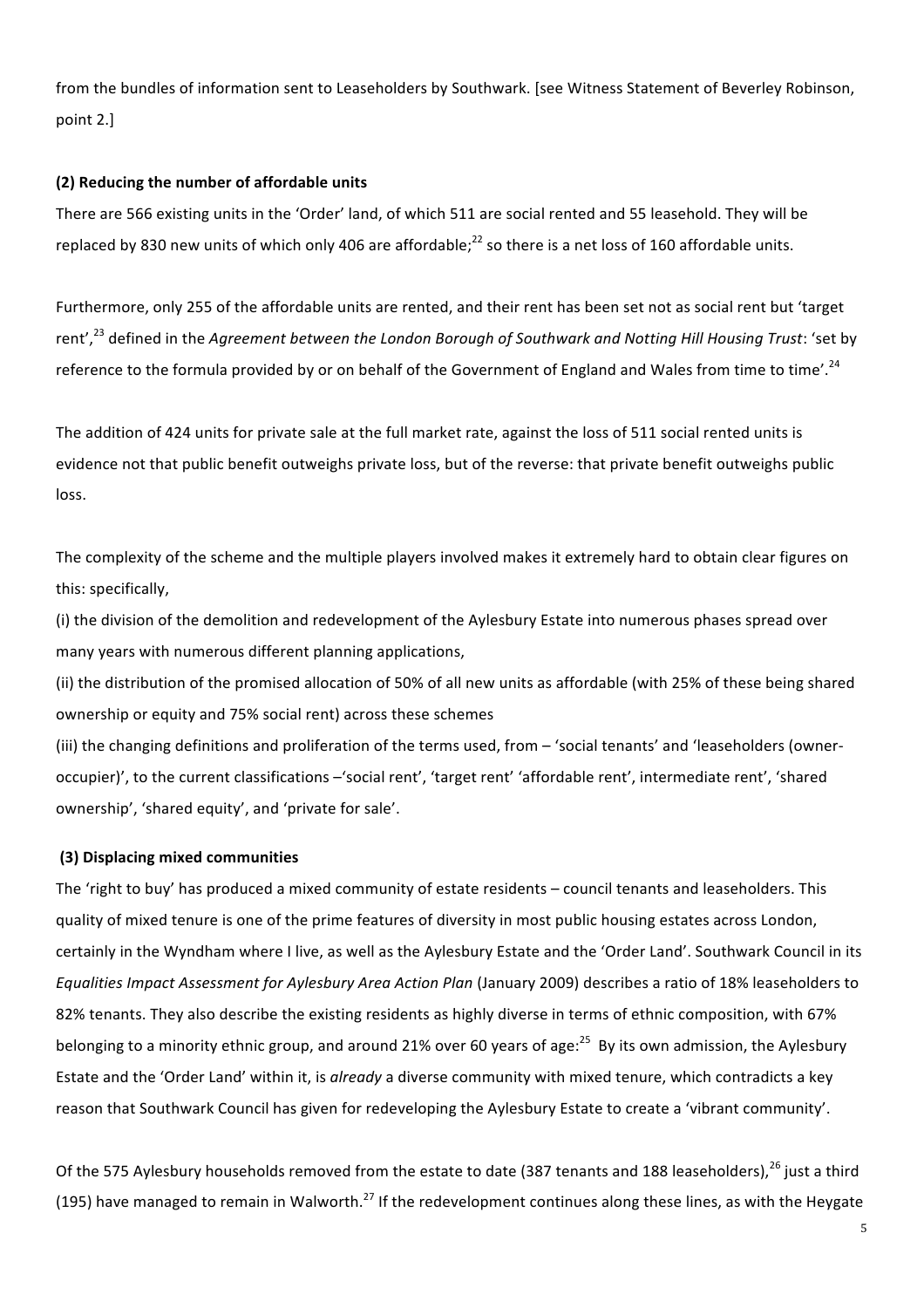Estate, a mile to the north, whose tenants were displaced from central London into other boroughs, and leaseholders ejected from the city entirely,  $^{28}$  the Aylesbury regeneration will have the paradoxical effect of displacing precisely those people who it was intended to benefit.<sup>29</sup> Despite Southwark's claims to be creating a 'stronger' and 'more vibrant' community, we will see the community weakened and people displaced from their homes to more distant London boroughs and outside the capital.

Under 0.1.4, of the *Sustainability Appraisal*, which is a requirement of the Planning and Compulsory Purchase Act 2004, adequate provision has to have been made for key worker housing and intermediate affordable housing.<sup>30</sup> Southwark Council's only argument for not providing the 'right of return' for residents, specifically leaseholders, on the 'Order Land' is that such an offer has not been on any other regeneration schemes in the past:<sup>31</sup> And yet Southwark Council stated in the Executive meeting of 26 September 2006:<sup>32</sup>

### Key issues for consideration

 $11.$ The work undertaken by the decant sub-group has highlighted areas where residents' aspirations do not fully coincide with the Council's preferred approach; these areas are covered below along with the relevant policy considerations and proposals. Given the magnitude and complexity of the rehousing issues for Aylesbury, the work of the sub-group has informed the drafting of the borough wide policy.

And in the same meeting argues for 100% replacement:

### Rehousing policy and Aylesbury context.

For Aylesbury, the 100% replacement requirement will be part of the  $12.$ masterplan brief; it has already been agreed that the new Aylesbury homes

A recent Government report states that 'leaseholders should be offered a like-for-like replacement of their property, or a similar offer, wherever possible',<sup>33</sup> yet Southwark has made no allowance for rehousing the existing leaseholders. In the early strategy document, 8 Issues and Options Report, Part 3: Delivery and Phasing, from October 2007, Southwark Council outline their options for delivering change as part of the Aylesbury Action Plan. The term 'leaseholders' is only mentioned once in para. 3.1.5, to say 'In addition the homes of leaseholders will need to be acquired'. <sup>34</sup> No allowance has been made for the existing leaseholders on the 'Order Land' in Planning applications 14/AP/3843 and 14/AP/3844, and no specific figures are given for existing numbers of leaseholders on the 'Order Land,' only on the Aylesbury Estate overall, of which the figure quoted at the time of the outline application is 290.<sup>35</sup> The assumption is that leaseholders can acquire shared ownership or equity of the intermediate units. But the difference between the sums they are being offered for their own properties and the price of intermediate units for sale negates this possibility. The shared equity model is only available subject to financial qualification.<sup>36</sup> And 'where a resident homeowner can afford to purchase a suitable alternative property on the open market without assistance is access to the enhanced re-housing package restricted.<sup>'37</sup> Additionally, Southwark Council's guidance for leaseholders states that if leaseholders wish to 'seek council rehousing assistance' they will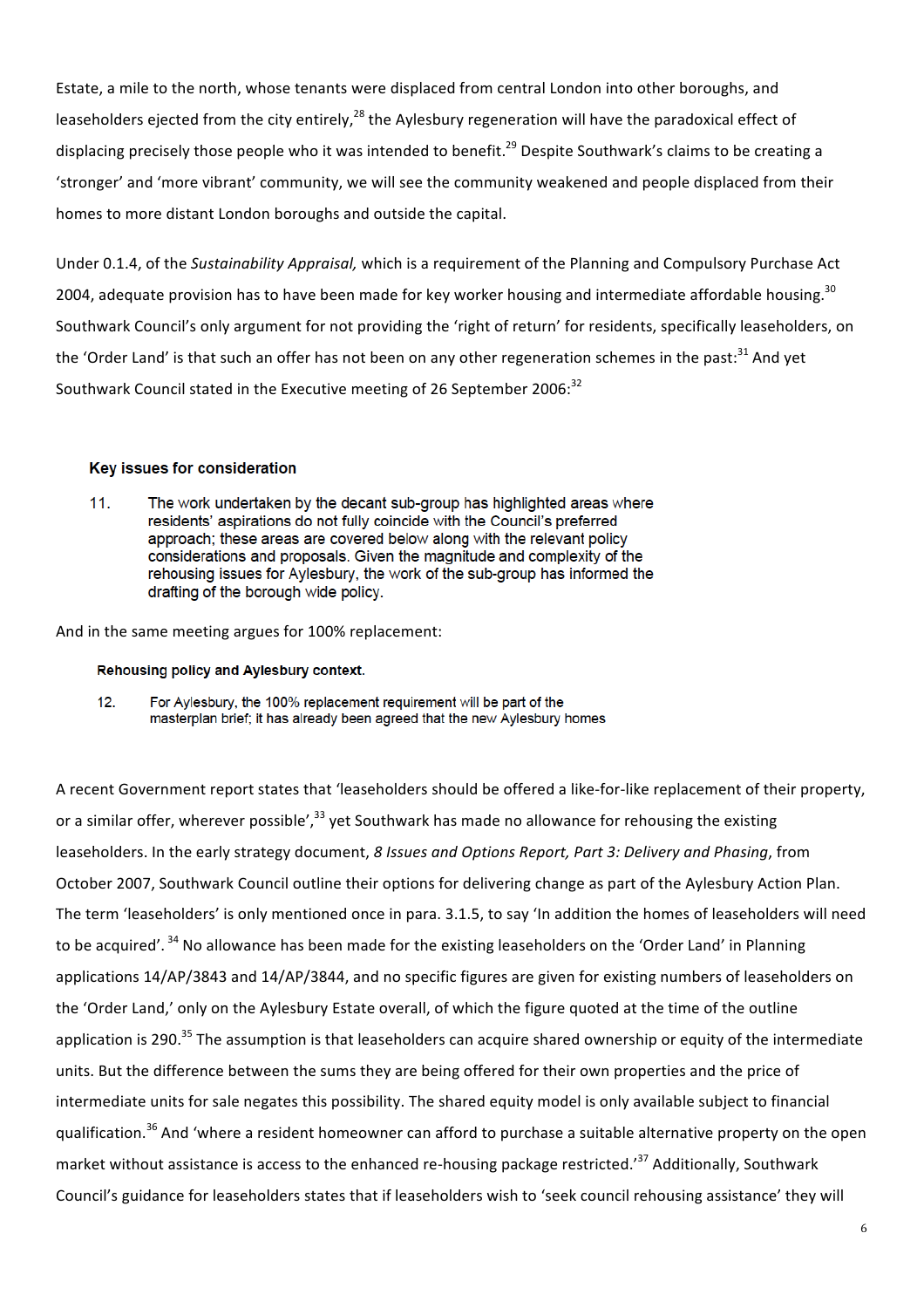only 'accept applications from homeowners who 'Either submitted a successful claim for the Right to Buy the property before 27 September 2005: or Bought the property from another homeowner before 27 September 2005'.<sup>38</sup>

A two bedroom flat overlooking Burgess Park on the fifth floor or above might be valued (by Southwark's valuers) between £120,000 to around £200,000 (after going to tribunal and in comparison with other test cases). However, a duplex two bedroom flat overlooking Burgess Park on the fifth floor of a new development is currently advertised on Prime Location, for £650,000,<sup>39</sup> while other two bed flats overlooking the park are around £550,000. Other two bed flats on lower floors with no park view are around £450,000. So if a leaseholder wished to remain high up, and to retain their park view, in the best case example, having suffered the inconvenience, loss of earnings and stress of taking the case to tribunal, if after financial means testing they were offered equity or shared ownership, they would need to take on between £350,000 and £450,000 of debt to cover the difference in price. And this would be subject to (i) availability of a suitable flat and (ii) ability to find a mortgage provider.

# **(4) Organising the new housing according to economic status**

Southwark Council in its *Equalities Impact Assessment for Aylesbury Area Action Plan* (January 2009), states it will not 'create an area of the "haves" and "have nots".<sup>40</sup> Yet housing at Camberwell Fields is segregated into zones – private sale, social rent, and intermediate  $-$  according to the purchasing power of the occupants/buyers.<sup>41</sup> In phase 1a of the Aylesbury redevelopment, the units are distributed so the south-facing views over Burgess Park previously enjoyed by a mix of tenants and leaseholders will mainly benefit units for private sale on the open market. See in the plan how the majority of units overlooking the park (D) and directly behind this (B/E) are for sale, while the intermediate are mainly located on site A, towards the back of the site, and site D, at the far back of the site, is mainly social rented units.<sup>42</sup>

# **(5) Ignoring the democratic decision-making processes**

Unlike Heygate residents, who were denied a ballot on the future of their estate, Aylesbury residents were fully balloted. In 2001 76% of Aylesbury residents turned out to vote against a proposed stock transfer and regeneration (73%).<sup>43</sup> This democratic process has been ignored by Southwark who have gone ahead with privatization regardless of the majority of residents' wishes.

# **(6) Prioritizing private profit over leaseholder wellbeing**

Southwark Council plan to compulsorily purchase properties that they previously sold to leaseholders. However, one key financial objective of the redevelopment of the Aylesbury Estate as stated in the report of the meeting of Southwark Council on 27 September 2005 is to allow developers to make 15% profit. How can making a profit for private developers be for the public benefit? Public benefit includes the social mobility based on the right to become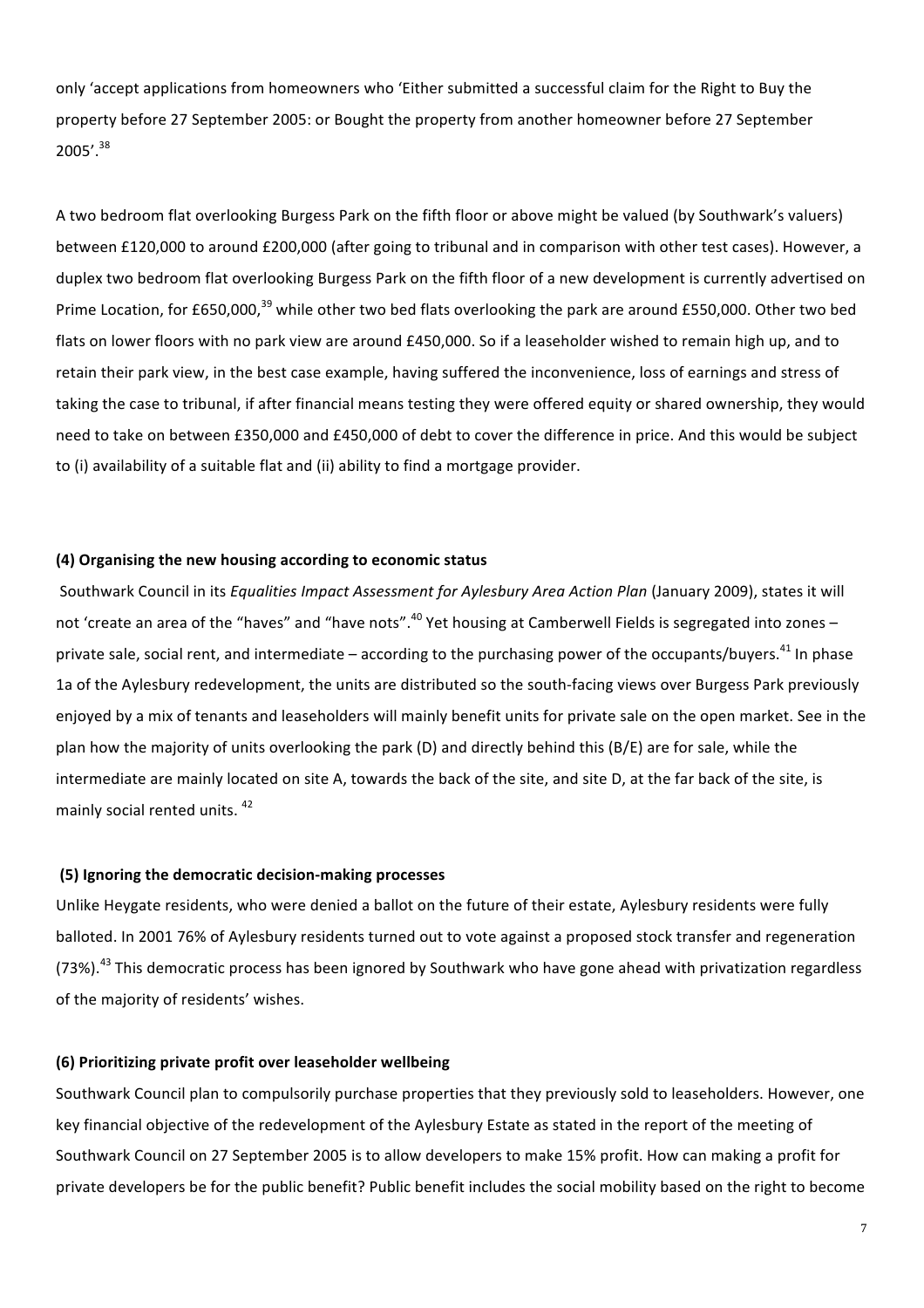a homeowner, and the social stability based on security of ownership. Yet when a local authority uses statutory powers to disposess leaseholders of their homes and life savings, to the great benefit of private capital, trust in public institutions as systems of governance is weakened.

# **(7) Redaction of key information concerning 'viability'**

The claim made by the Aylesbury Area Action Plan that 'replacement of all the existing social rented housing would not be possible economically',<sup>44</sup> is impossible to disprove since the viability studies and financial models that form the basis of the decisions have been redacted from key documents, and are unavailable for public scrutiny. When requesting information concerning the partnership deal between Southwark Council and Notting Hill Housing Trust, Southwark Council withheld information that is in the public interest, to protect the private commercial interest of NHHT, stating: 'The harm that would arise to the economic interests of Notting Hill were the information to be disclosed'. Southwark Council asserted that 'the public interest in providing this information does not outweigh the likely prejudice to commercial and economic interests of both the council and the third party.<sup>45</sup> Southwark Council argues that the demolition of the 'Order Land' is in the public interest and that public benefit outweighs private loss, yet this contradicts its decision to protect the privacy of the developers' financial information, while demanding that leaseholders should have their finances means tested and open to public scrutiny.

<sup>4</sup> See Statement of Case made by the London Borough of Southwark under Rule 7 of the Compulsory Purchase Inquiries Procedure) Rules 2007.

v. <sup>1</sup> See Loretta Lees, 'The Urban Injustices of New Labour's "new urban renewal" the case of the Aylesbury Estate', accessed at https://southwarknotes.files.wordpress.com/2009/12/lorettalees pptx.pdf ;and Richard Baxter, QMUL, and Mark Davidson, Clark University, 'The violence of urban regeneration: home and place unmaking in the gentrification of the Aylesbury Estate'. See also Ben Campkin, Remaking London: Decline and Regeneration in Urban Culture, (London: IB Tauris, 2013) for his chapter on the Aylesbury and wider look at 'regeneration'.

 $^{2}$  See http://35percent.org/; http://betterelephant.org/; and https://southwarknotes.wordpress.com/

<sup>&</sup>lt;sup>3</sup> See Donna Haraway, 'Situated Knowledges: The Science Question in Feminism and the Privilege of Partial Perspective', Feminist Studies, v. 14, n. 3, (Autumn 1988) pp. 575-599. (http://www.staff.amu.edu.pl/~ewa/Haraway,%20Situated%20Knowledges.pdf )and D. Soyini Madison, *Critical Ethnography: Method, Ethics and Performance* (chapter 1) (http://www.sagepub.com/upm data/4957 Madison I Proof Chapter 1.pdf)

<sup>&</sup>lt;sup>5</sup> For journal articles from the 1950s, see: For Alton East only, *Architectural Review* (January 1954), v. 115, n. 685, pp. 49–66, pp. 52–6; R. Furneaux Jordan, 'L. C. C.: New Standards in Official Architecture', *Architectural Design* (November 1956), pp. 303-23, pp. 307-9; and 'Housing and Schools by the London County Council', *Concrete Quarterly* (January-March 1956) n. 28, pp. 2–17, pp. 8–11. For Alton West only, 'Roehampton Lane Estate', *Concrete Quarterly* (October–December, 1958) n. 39, pp. XX–XX; *Architectural Design* (January 1959) pp. 7–21; 'Alton Estate (W) Roehampton Lane, London, SW15', The Architect's Journal (5 November, 1959) pp. 461–78; and 'Alton (West) Estate, Roehampton Lane, SW15', RIBA Journal (July 1960), pp. 328-9. For the whole estate, 'Alton Estate, Roehampton' in 'LCC Housing II', The Architect and Building News, (11 June 1958) pp. 767–74; 'The Slab and Point Blocks of Flats on the London Country Council Roehampton Estate', Architecture and Building (April 1959) pp. 129–36; and Nicolaus Pevsner, 'Roehampton: L. C. C. Housing and the Picturesque Tradition', Architectural Review, (July 1959) 126, pp. 21-35. For secondary sources on Roehampton see for example Joseph Rykwert, 'Architecture', Boris Ford (ed.) Modern Britain: The Cambridge Cultural History, [1988] (Cambridge: The University of Cambridge, 1992), pp. 253-277; Simon Pepper, 'Housing at Roehampton', Ford (ed.) *Modern Britain*, pp. 279–287; and descriptions in Bullock, *Building the Post-War World;* Glendinning and Muthesius, *Tower Block;* and John R. Gold, *The Practice of Modernism: Modern Architects and Urban Transformation, 1954–* 1972 (Abingdon: Routledge, 2007).

<sup>&</sup>lt;sup>6</sup> For the initial designs see, Le Corbusier et P. Jeanneret, *Oeuvre complete 1938–1946*, v. 4, publié par Willy Boesiger, architecte, Zurich (Erlenbach–Zurich: Les Editions d'Architecture Erlenbach-Zurich, 1946) pp. 172–87. See also Le Corbusier, The Marseilles Block, [1950]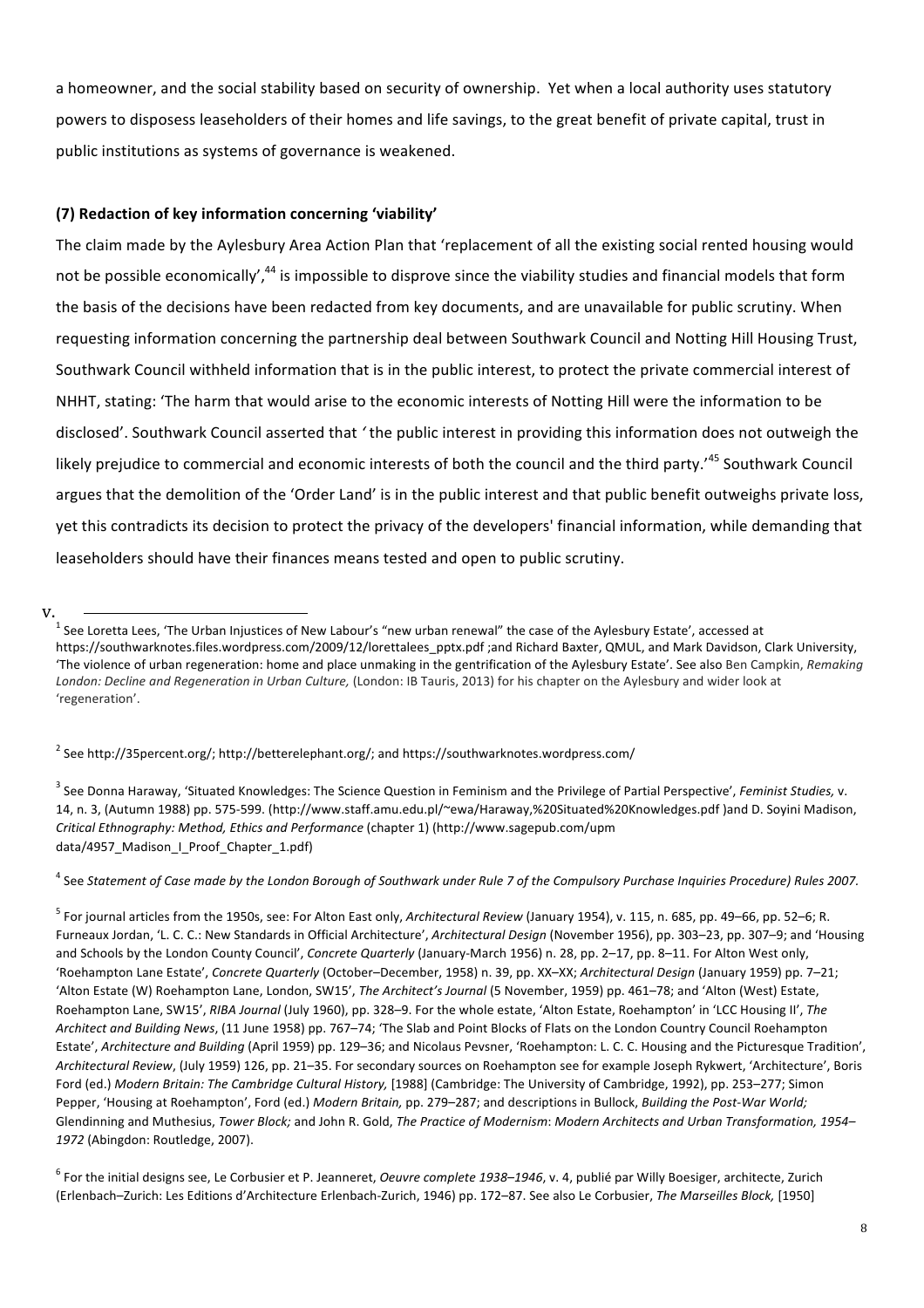vii. 

translated by Geoffrey Sainsbury, from the French Unité d'Habitation de Marseille (London: The Harvill Press, 1953), where Le Corbusier describes it as 'a block of 360 flats', see p. 7, and as 337 homes, see p. 42. For specific contemporary commentaries and discussions, see Alban Janson and Carsten Krohn, *Le Corbusier, Unité d'habitation, Marseilles*, (London and Stuttgart: Axel Menges, 2007) and Jacques Sbriglio, Le Corbusier: The Unité d'Habitation in Marseilles, and Rez-les-Nantes, Berlin, Briey en Foret, Firminy, (Basel, Boston, Berlin and Paris: Birkhauser Publishers and Fondation Le Corbusier, 2004).

<sup>7</sup> See *Contemporary Architecture* (1929) n. 5. pp. 158–64 for plans and *Contemporary Architecture* (1930) n. 5, pp. 6–13 for photographs of the just completed building. For Catherine Cooke's translation of Moisei Ginzburg, 'Housing Complex for Employees of Narkomfin, Moscow', Contemporary Architecture (1929) n. 5, pp. 161–2, see Cooke, Russian Avant-Garde, p. 120. See also Victor Buchli, 'Moisei Ginzburg's Narkomfin Communal House in Moscow', *Journal of the Society of Architectural Historians*, (1998) v. 57, n. 2, pp. 160-81/

<sup>8</sup> See David Lewis, 'Criticism', *Sheffield*, A Special Number edited by Pat Crook, *Architectural Design*, (September 1961), pp. 397-398; 'Housing at Park Hill and Hyde Park, Sheffield', The Architects' Journal Information Library (21 July 1965), p. 160; and 'Park Hill Development', The *Architects' Journal* (23 August 1961), p. 272.

 $9$  See the work of Richard Baxter on the importance of the view to Aylesbury residents. See Richard Baxter, QMUL, and Mark Davidson, Clark University, 'The violence of urban regeneration: home and place unmaking in the gentrification of the Aylesbury Estate', (April 2015) and Richard Baxter, 'The High-Rise Home: Practices of Verticality on the Aylesbury Estate' (April 2015), paper submitted to the *International Journal of Urban and Regional Research.*

 $10$  See Richard Baxter, QMUL, and Mark Davidson, Clark University, 'The violence of urban regeneration: home and place unmaking in the gentrification of the Aylesbury Estate', (April 2015).

 $11$  See Richard Baxter, QMUL, and Mark Davidson, Clark University, 'The violence of urban regeneration: home and place unmaking in the gentrification of the Aylesbury Estate', (April 2015).

<sup>12</sup> See http://www.savills.co.uk/\_news/article/72418/175241-0/4/2014/savills-research--london-regeneration-research-proposal For specific reports see for example http://pdf.euro.savills.co.uk/residential---other/spotlight-public-land.pdf (accessed 13 February 2015).

#### $13$  See

http://pdf.savills.com/documents/Foreword%20by%20Community%20Secretary,%20Eric%20Pickles%20and%20the%20regeneration%20resea rch%20proposal.pdf (accessed 13 February 2015).

<sup>14</sup> See the report by Nicholas Boys Smith and Alex Morton, 'Create Streets; Not just Multi-Storey Estates' at http://www.createstreets.com/ See also 'Better Regeneration' and 'Why aren't we building more streets?'. The low regard in which Create Streets hold high-rise housing is made clear by the fact that in one essay 'Create Streets Lite' an image of a tower block in the Wyndham Estate is captioned with the name of a tower block on the Portland Street Estate.

<sup>15</sup> See for example Richard Baxter, 'The High-Rise Home: Practices of Verticality on the Aylesbury Estate' (April 2015), paper submitted to the *International Journal of Urban and Regional Research*

<sup>16</sup> See Statement of Case made by the London Borough of Southwark under Rule 7 of the Compulsory Purchase Inquiries Procedure) Rules 2007, p. 4, point 1.11.

<sup>17</sup> https://www.gov.uk/government/uploads/system/uploads/attachment\_data/file/7691/1918885.pdf, see para. 17.

<sup>18</sup> http://ukhumanrightsblog.com/incorporated-rights/articles-index/protocol-1-article-1/

<sup>19</sup> https://www.gov.uk/government/uploads/system/uploads/attachment\_data/file/7691/1918885.pdf, see para. 19.

 $^{20}$  See Statement of Case made by the London Borough of Southwark under Rule 7 of the Compulsory Purchase Inquiries Procedure) Rules 2007, p. 2.

<sup>21</sup> See Alan Conisbee and Associates, Aylesbury Estate: Robustness Considerations to Inform Risk Assessments, (10 March 2005), job no. 050041. Obtained from Southwark Council under FOI 493517

<sup>22</sup> Southwark Council, Southwark's objection statement version 2 - ALG Statement of case updatedpdf, (24 April 2015), p. 21, points 2.04 -2.06.

<sup>23</sup> See Statement of Case made by the London Borough of Southwark under Rule 7 of the Compulsory Purchase Inquiries Procedure) Rules 2007, pp. 8-9.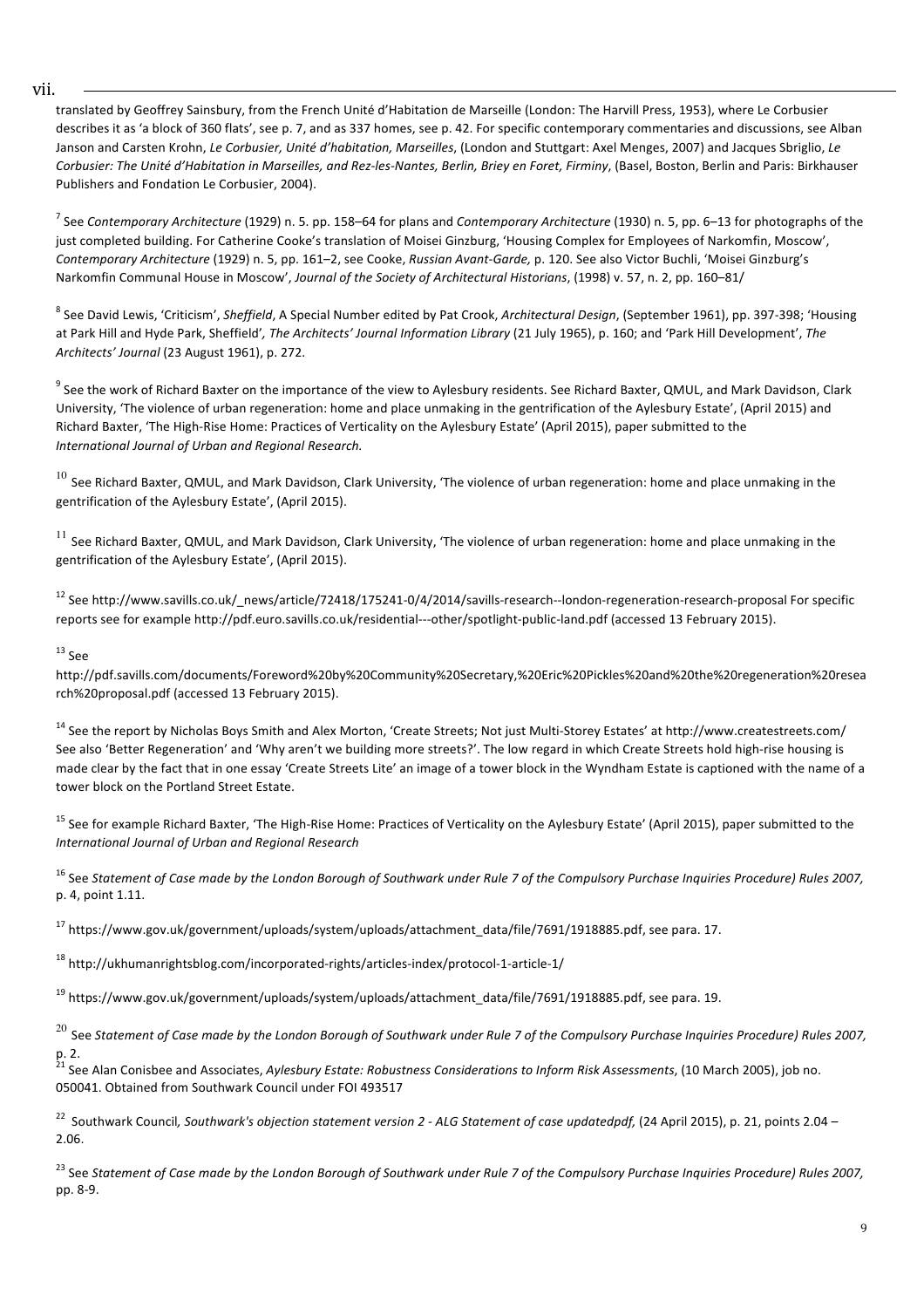VII. —<br><sup>24</sup> http://35percent.org/images/LBS\_NHHT\_DPAgreement.pdf, p. 37.

<sup>25</sup> See *Equalities Impact Assessment for Aylesbury Area Action Plan (January 2009), p. 8.* http://www.southwark.gov.uk/downloads/download/1975/aylesbury\_area\_action\_plan\_accompanying\_documents

 $26$  See

https://www.whatdotheyknow.com/request/216037/response/534726/attach/html/2/Freedom%20of%20Information%20request%20respon se%20for%20405721.pdf.html

 $27$  See

https://www.whatdotheyknow.com/request/216037/response/543034/attach/html/3/lbsouthwark%20cbarfield%2025%2007%202014%2011 %2004%2032.pdf.html

See also http://www.peoplesrepublicofsouthwark.co.uk/index.php?option=com\_content&view=article&id=3656:13-days-left-to-object-todemolition-of-the-aylesbury-estate&catid=21:news&Itemid=156

<sup>28</sup> For a mapping of the displacement of tenants and leaseholders from Southwark's Heygate Estate, see the article by Loretta Lees, Just Space, and SNAG (Southwark Notes Archives Group) 'The Social Cleansing of Council Estates in London', Ben Campkin, David Roberts and Rebecca Ross (eds). *Regeneration Realities: Urban Pamphleteer*, n. 2, (2014).

 $^{29}$  See http://35percent.org/blog/2013/06/08/the-heygate-diaspora/

<sup>30</sup> See Sustainability Appraisal of Aylesbury Area Action Plan (May 2009). http://www.southwark.gov.uk/downloads/download/1975/aylesbury\_area\_action\_plan\_accompanying\_documents

<sup>31</sup> Southwark Council, Southwark's objection statement version 2 - ALG Statement of case updatedpdf, (24 April 2015), pp. 3–4.

<sup>32</sup> http://moderngov.southwark.gov.uk/Data/Executive/20060926/Agenda/Item%2015%20- %20Rehousing%20of%20Tenants%20and%20Homeowners%20for%20the%20Aylesbury%20Estate%20Regeneration%20Programme.pdf

33 See https://www.london.gov.uk/sites/default/files/KnockItDownOrDoItUp\_0.pdf

<sup>34</sup> See Southwark Council, *8 Issues and Options report, Part 3: Delivery and Phasing, p. 147.* 

 $35$  Master Plan clarification letter sent by Southwark Council, 7 April 2015, p. 2, table 1.

<sup>36</sup> Statement of Case made by the London Borough of Southwark under Rule 7 of the Compulsory Purchase Inquiries Procedure) Rules 2007, p. 12, point 5.20.

<sup>37</sup> Statement of Case made by the London Borough of Southwark under Rule 7 of the Compulsory Purchase Inquiries Procedure) Rules 2007, p. 12, point 5.21.

 $38$  See http://www.southwark.gov.uk/downloads/download/1079/aylesbury\_homeowners\_rehousing\_toolkit, p. 12.

<sup>39</sup> See http://www.primelocation.com/new-

homes/details/35797322?search\_identifier=655ae7d606b9ab6729f3c4798d354200#rWFcveMRhiC3eWJS.97

<sup>40</sup> See *Equalities Impact Assessment for Aylesbury Area Action Plan (January 2009), p. 5.* http://www.southwark.gov.uk/downloads/download/1975/aylesbury\_area\_action\_plan\_accompanying\_documents

 $41$  See the zoning of this development where Aylesbury leaseholders are being offered shared ownership deals. See http://www.camberwellfields.com/the-development/site-plan

42 See https://southwarknotes.files.wordpress.com/2009/12/aylesbury-phase-1a.jpg

<sup>43</sup>See http://betterelephant.org/blog/2015/02/06/aylesbury-estate-facts-and-figures/ and http://moderngov.southwark.gov.uk/Data/Executive/20050927/Agenda/Item%2007%20- %20The%20AylesburyEstate%20Revised%20Strategy%20-%20Report.pdf

<sup>44</sup> See http://www.southwark.gov.uk/info/200211/area\_action\_plans/1327/aylesbury\_area\_action\_plan

<sup>45</sup> See the letter I received in response to my request for information: 502731, received on 3 March 2015 in which I requested: to see a copy of